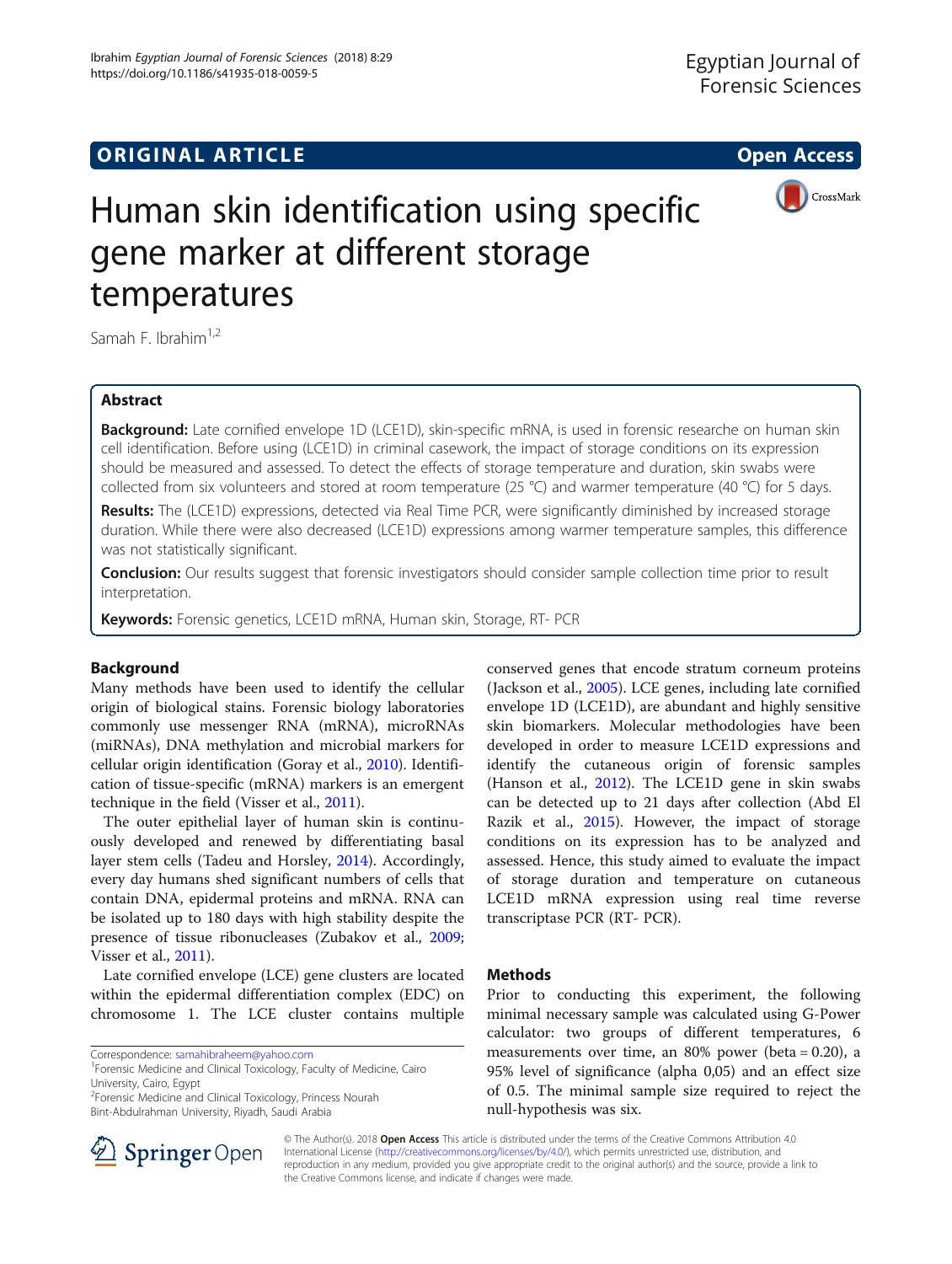Upon the receipt of informed written consent from the six healthy participants, a pre-moistened sterile cotton swab (sterile Millipore water) was used to collect the participants' palmar skin cells. Volunteers with skin diseases were excluded (Alessandrini et al., [2003\)](#page-3-0). Six skin swabs were collected from each participant: 3 from each hand (Visser et al., [2011](#page-4-0)). The participants' shedder statuses were nearly impossible to determine (Phipps and Petricevic, [2007\)](#page-4-0). However, some known factors increased the amount of skin markers available for transfer (e.g. preventing hand washing prior to the collection and applying the cotton swab with pressure and friction) (Goray et al., [2010\)](#page-3-0).

These swabs were divided into two groups; Group 1 was stored at 25 °C and Group 2 was stored at 40 °C. LCE1D mRNA expression levels were detected after 0, 1, 2, 3, 4 and 5 days. Measuring the LCE1D mRNA expression levels required the following three steps, according to Hanson et al. ([2012](#page-3-0)):

1. RNA extraction from samples using SV Total RNA Isolation System (Z3100), promega, Madison, USA.

Intact RNA isolation requires four essential steps: the effective disruption of cells, the denaturation of nucleoprotein complexes, the inactivation of endogenous ribonuclease (RNase) activity and the removal of contaminating DNA and proteins. All these steps were performed according to the manufacturer's protocol.

2. Conversion of RNA into cDNA using PCR Reverse Transcription System (A5001), promega, Madison, USA.

The extracted RNA was reverse transcribed into cDNA. Its yield and quality were determined at wavelength 260 nm using a UV2300 spectrophotometer (Indiamart, India).

3. Detection and quantification of the amplified genes using real time PCR Brilliant III SYBR® Green QRT-PCR Master Mix (600886), Stratagene Division, Agilent, Europe.

The amplified gene was determined via real time quantitative PCR (qPCR). The real time- PCR reaction mixture was 50 μl and consisted of 25 μl SYBR Green Mix (2×), 0.5 μl kidney cDNA, 2 μl primer pair mix (5 pmol/  $\mu$ l each primer), and 22.5  $\mu$ l H<sub>2</sub>O.

The used primers' sequences were as follows (Bauer et al. [2003](#page-3-0)):

LCE1D Forward 5-CCTGTGCTGCCTGTGACT-3 Reverse5-GGCACTTAGGGGACATTT-3

Glyceraldehyde 3-phosphate dehydrogenase (GAPDH) Forward 5-TGATGACATCAAGAAGGTG GTGAAG-3 Reverse 5-TCCTTGGAGGCCATGTGGGC CAT-3

The PCR program set up was as follows: 1 cycle for 2 min. at 50 °C, 1 cycle for 10 min. at 95 °C, 1 cycle for 15 s at 95 °C, then 30 s at 60 °C followed by 30 s at 72 °C repeated 40 times and 1 cycle for 10 min. at 72 °C. The real time- PCR results were analyzed according to step one applied biosystem software. The normalized LCED (dCt) value of each sample was calculated as the difference between the Ct value of GAPDH (internal housekeeping gene) and LCE1D (Visser et al., [2011\)](#page-4-0).

# Statistical methods

The data were coded and analyzed using the Statistical Package for Social Sciences(SPSS) version 21. The data were summarized using mean and standard deviation. Comparisons between values measured after 0, 1, 2, 3, 4 and 5 days were conducted using paired t-test and Repeated Measures ANOVA. P-values less than 0.05 were considered statistically significant.

# Results

LCE1D mRNA expression levels measured in our samples, are presented in Table 1 and Fig. [1.](#page-2-0) The Group 1 (swabs kept at 25 °C), LCE1D expression levels were significantly higher ( $P$ -value < 0.05) than Group 2 (swabs kept at 40 °C), especially for the first storage duration (1 day)  $(0.85 \pm .14)$ . Furthermore, significant differences between LCE1D expression and storage duration were observed in both groups.

Our repeated analysis of variances ANOVA indicated significant evidence that storage duration affected LCE1D expression with a Wilks' Lambda of 0.010,  $F = 1.43$ , and P 0.000. In our pairwise comparisons, the

Table 1 LCE1D in swab samples at different time interval and temperatures

| Skin markers | $LCE1D Mean \pm SD$ |                  |  |  |  |  |
|--------------|---------------------|------------------|--|--|--|--|
| Duration     | Group 1 $(25 °C)$   | Group $2(40 °C)$ |  |  |  |  |
| $\Omega$     | $1.06 \pm .02$      | $1.06 \pm .02$   |  |  |  |  |
| 1 day        | $.85 \pm .14$       | $.77 \pm .12$    |  |  |  |  |
| 2 days       | $.56 \pm .15$       | $.52 \pm .21$    |  |  |  |  |
| 3 days       | $.53 \pm .08$       | $.46 \pm .09$    |  |  |  |  |
| 4 days       | $.49 \pm .12$       | $.34 \pm .1$     |  |  |  |  |
| 5 days       | $.32 \pm .1$        | $.22 \pm .05$    |  |  |  |  |
| $P$ value    | 0.025               | 0.000            |  |  |  |  |

 $P$  value  $<$  0.05 is significant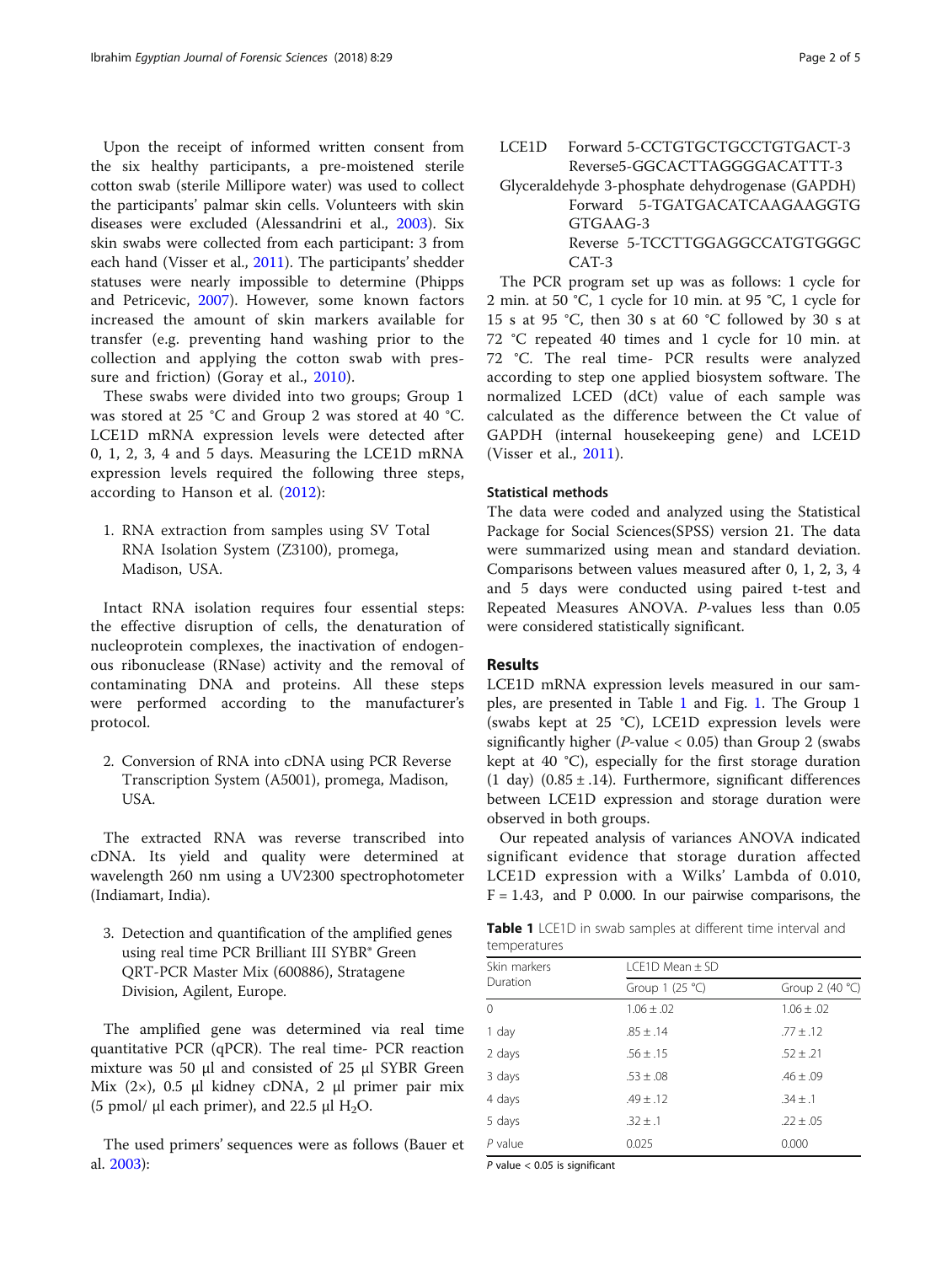<span id="page-2-0"></span>

difference between the pairs (0, 2/0, 3/0, 4/0, 5/1, 3 and 1, 5) was also significant (*P*-value < 0.05) Table 2.

LCE1D showed higher expression at 25 °C and relatively low expression at 40 °C. However, the LCE1D expression of the studied groups was not significantly different (*P*-value  $> 0.05$ ) Table [3.](#page-3-0)

became a focus of clinical medicine as well as forensic sciences (Bergboer et al., [2011\)](#page-3-0). That being said, the quantitative information on LCE gene family expression in humans is limited (Sampaio-Silva et al., [2013](#page-4-0)). Therefore, this study was conducted to evaluate the effect of storage temperature and duration on LCE1D expression.

# **Discussion**

Due to the high skin specificity of LCE1D and its limited cross-reactivity with other human tissues, Hanson et al., [2012](#page-3-0) used LCE1D for cutaneous tissue identification. The analysis of time-dependent degraded nucleic acids

In the present study, the detected LCE1D expression (up to five storage days) concurred with Abd El Razik et al. [\(2015](#page-3-0)). They reported that the LCE1D gene could be detected in skin swabs for up to 21 storage days, and its expression decreased significantly in a time-dependent manner. In contrast to our findings, Bergboer et al. [\(2011](#page-3-0))

Table 2 Pairwise comparison of storage durations

| Storage duration        | Parameter   | $0$ day | 1 day     | 2 days            | 3 days  | 4 days                   | 5 days       |
|-------------------------|-------------|---------|-----------|-------------------|---------|--------------------------|--------------|
| 0                       | $P$ -value  |         | .5        | $.01*$            | $.003*$ | $.001*$                  | $.001*$      |
| 95% Confidence Interval | Lower bound |         | $-.14$    | .137              | .242    | .299                     | .415         |
|                         | Upper bound |         | .48       | .773              | .805    | .661                     | .969         |
| 1 day                   | $P$ -value  | .5      |           | .57               | $.03*$  | $.3\phantom{0}$          | $.02*$       |
| 95% Confidence Interval | Lower bound | $-.484$ |           | $-.250$           | .032    | $-.172$                  | .088         |
|                         | Upper bound | .141    |           | .816              | .672    | .789                     | .952         |
| 2 days                  | $P$ -value  | $.01*$  | .6        | -                 |         | 1                        | $\mathbf{1}$ |
| 95% Confidence Interval | Lower bound | $-.773$ | $-.816$   | $\qquad \qquad -$ | $-.523$ | $-.340$                  | $-.324$      |
|                         | Upper bound | $-.137$ | .250      |                   | .660    | .390                     | .797         |
| 3 days                  | $P$ -value  | $.003*$ | $.03*$    |                   |         |                          | .142         |
| 95% Confidence Interval | Lower bound | $-.805$ | $-.672$   | $-.660$           |         | $-.375$                  | $-.048$      |
|                         | Upper bound | $-.242$ | $-.032$   | .523              |         | .288                     | .384         |
| 4 days                  | $P$ -value  | $.001*$ | $\cdot$ 3 |                   |         | -                        | .096         |
| 95% Confidence Interval | Lower bound | $-.661$ | $-.789$   | $-.390$           | $-.288$ | $\overline{\phantom{0}}$ | $-.035$      |
|                         | Upper bound | $-.299$ | .172      | .340              | .375    | $\overline{\phantom{0}}$ | .458         |
| 5 days                  | $P$ -value  | $.001*$ | $.022*$   | $\mathbf{1}$      | .14     | .096                     |              |
| 95% Confidence Interval | Lower bound | $-.969$ | $-.952$   | $-.797$           | $-.384$ | $-.458$                  |              |
|                         | Upper bound | $-415$  | $-.088$   | .324              | .048    | .035                     |              |

 $*P$  value < 0.05 is significant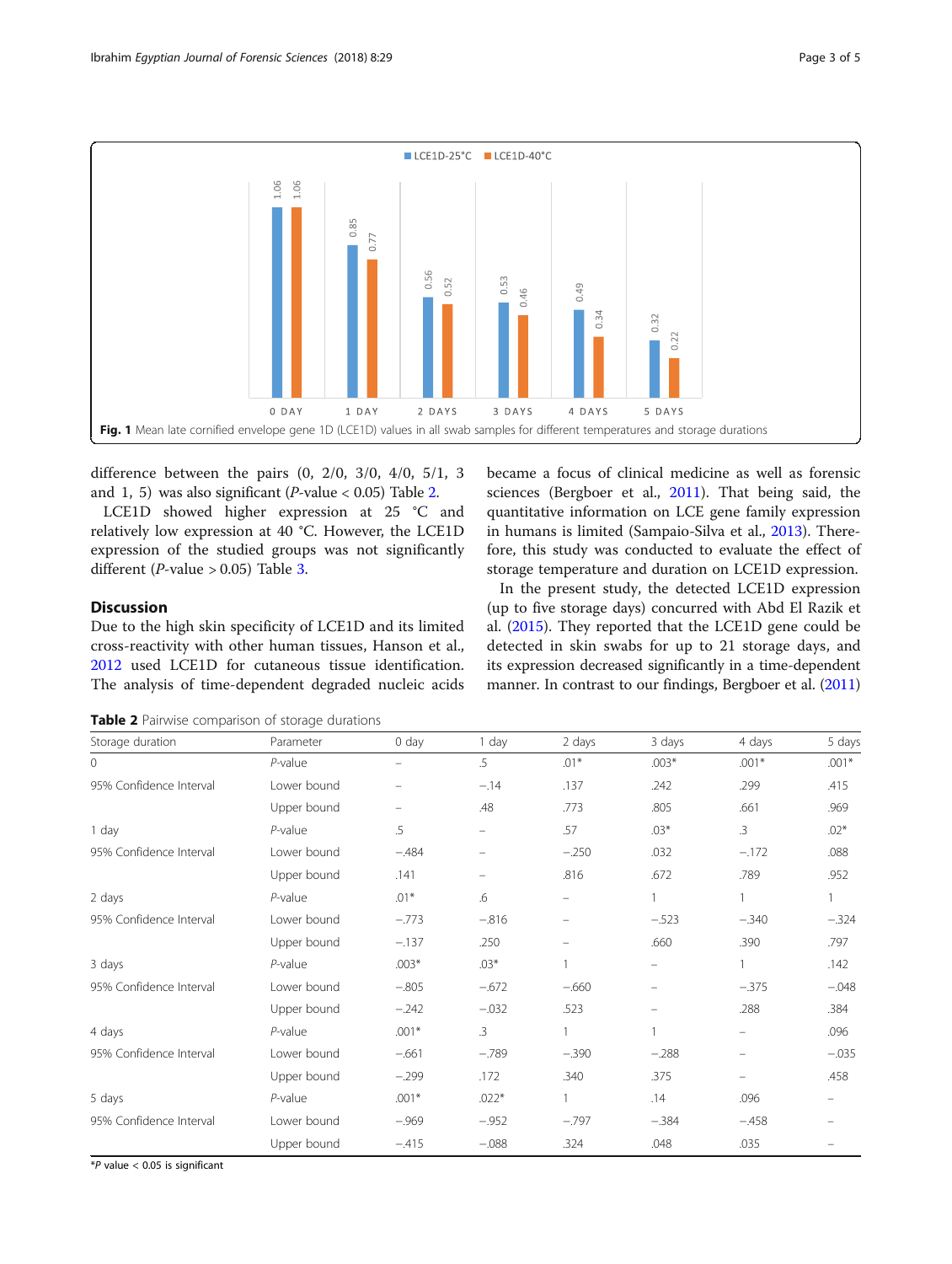<span id="page-3-0"></span>Table 3 Statistical significance of LCE1D values in swab samples kept at 25 °C and 40 °C

| Storage condition |  |                                                            | $P$ value             |                                                    |  |
|-------------------|--|------------------------------------------------------------|-----------------------|----------------------------------------------------|--|
|                   |  |                                                            |                       |                                                    |  |
|                   |  | 05                                                         | 07                    | 0.07                                               |  |
|                   |  | 04                                                         | 06                    |                                                    |  |
|                   |  | LCE1D<br>Temperature $25 °C$ 0.6 $\pm$ .3<br>40 °C 0.5 + 3 | $Mean + SD$ for means | 95% confidence interval<br>Lower Bound Upper Bound |  |

 $P$  value  $<$  0.05 is significant

reported that some LCE family genes were induced at the end of storage duration. They assumed that their methodology, storage media and irradiation could affect the expression levels of the LCE genes (Sampaio-Silva et al., [2013\)](#page-4-0). Moreover, the skin cells in our study were exposed to disruption and isolation at collection time. The isolated skin cells were deprived from the ideal medium for maintained mRNA expression. Moreover, the surrounding condition could have increased the ribonuclease enzymatic activity and hastened the ribonucleic acid degradation (Isom et al., 1987; Probst et al., [2006\)](#page-4-0).

We studied the effect of two storage temperatures on LCE1D expression. However, our findings did not show any statistical significant difference. Similarly, Bergboer et al. (2011) and Sampaio-Silva et al. [\(2013](#page-4-0)) found a high expression of LCE gene in skin samples when kept at room temperature (21 °C  $\pm$  2). Another study by Lv et al. ([2014](#page-4-0)) found varied RNA expression and degradation behaviors and suggested that environmental factors could play a role in gene expression. Nevertheless, our study provided evidence that minimal change in temperature did not disturb LCE1D gene expression. Our results augmented the findings of Yang et al. ([2016](#page-4-0)), who also reported that different storage temperatures could activate or suppress different genes. However, such temperature changes did not show any significant alterations in gene expression.

# Conclusion

Reverse transcription polymerase chain reaction (RT -PCR) is a useful technique to analyze molecular biomarkers with forensic implications. Identifying the cellular origin and collection time of forensic samples using LCE1D mRNA marker is a complex technology that requires an improved understanding of the dynamics of mRNA degradation. The skin marker LCE1D was detected for up to 5 storage days after the sample collection time. Moreover, the storage temperature did not significantly affect LCE1D gene expression.

Although these findings were promising, the current study had some limitations. For instance, we only used one mRNA marker. We preferred to focus on a specific skin marker to detect its degradation pattern as recommended by Lv et al. ([2014\)](#page-4-0), who demonstrated that each RNA had a specific degradation pattern.

## Recommendation

We recommend further analysis of various LCE gene family expression from different skin sites using a lager sample size to augment the results of this preliminary study before using the LCE gene family in a forensic context.

## Abbreviations

LCE1D: Late cornified envelope 1D; mRNA: messenger RNA

### Acknowledgements

Not applicable.

Funding Not applicable.

### Availability of data and materials

Presented in the main paper.

### Authors' contributions

SFI research idea, plan, data collection, and writing of manuscript. The author read and approved the final manuscript.

### Ethics approval and consent to participate

The research protocol was approved by the Ethical committee - Faculty of Medicine, Cairo University.

### Consent for publication

Not applicable.

# Competing interests

The author declares that he/she has no competing interests.

# Publisher's Note

Springer Nature remains neutral with regard to jurisdictional claims in published maps and institutional affiliations.

# Received: 27 July 2017 Accepted: 14 March 2018 Published online: 21 March 2018

### References

- Abd El Razik HA, Kotb NA, Ali AA (2015) Experimental study for human skin identification using a specific gene marker at different storage durations. Egypt J. Forensic Sci. Appli Toxicology 15(2):17–24
- Alessandrini F, Cecati M, Pesaresi M, Turchi C, Carle F, Tagliabracci A (2003) Fingerprints as evidence for a genetic profile: morphological study on fingerprints and analysis of exogenous and individual factors affecting DNA typing. J Forensic Sci 48:586–592
- Bauer M, Gramlich I, Polzin S, Patzelt D (2003) Quantification of mRNA degradation as possible indicator of postmortem interval–a pilot study. Leg Med (Tokyo) 5:220–227
- Bergboer JGM, Tjabringa GS, Kamsteeg M, Vlijmen-Willems V, Rodijk-Olthuis D, Jansen PAM, Schalkwijk J (2011) Psoriasis risk genes of the late Cornified Envelope-3 group are distinctly expressed compared with genes of other LCE groups. Am J Pathol 178(4):1470–1477
- Goray M, Eken E, Mitchell RJ, van Oorschot RA (2010) Secondary DNA transfer of biological substances under varying test conditions. Forensic Sci Int Genet 4:62–67
- Hanson E, Haas C, Jucker R, Ballantyne J (2012) Specific and sensitive mRNA biomarkers for the identification of skin in 'touch DNA' evidence. Forensic Sci Int Genet 6:548–558
- Isom H, Georgoff I, Salditt- Georgieff M, Darnell JE. Persistence of Liver-specific Messenger RNA in Cultured Hepatocytes: Different Regulatory Events for Different Genes The Journal of Cell Biology, Volume t05 (No. 6, Pt. 2). 1987: 2877–2885